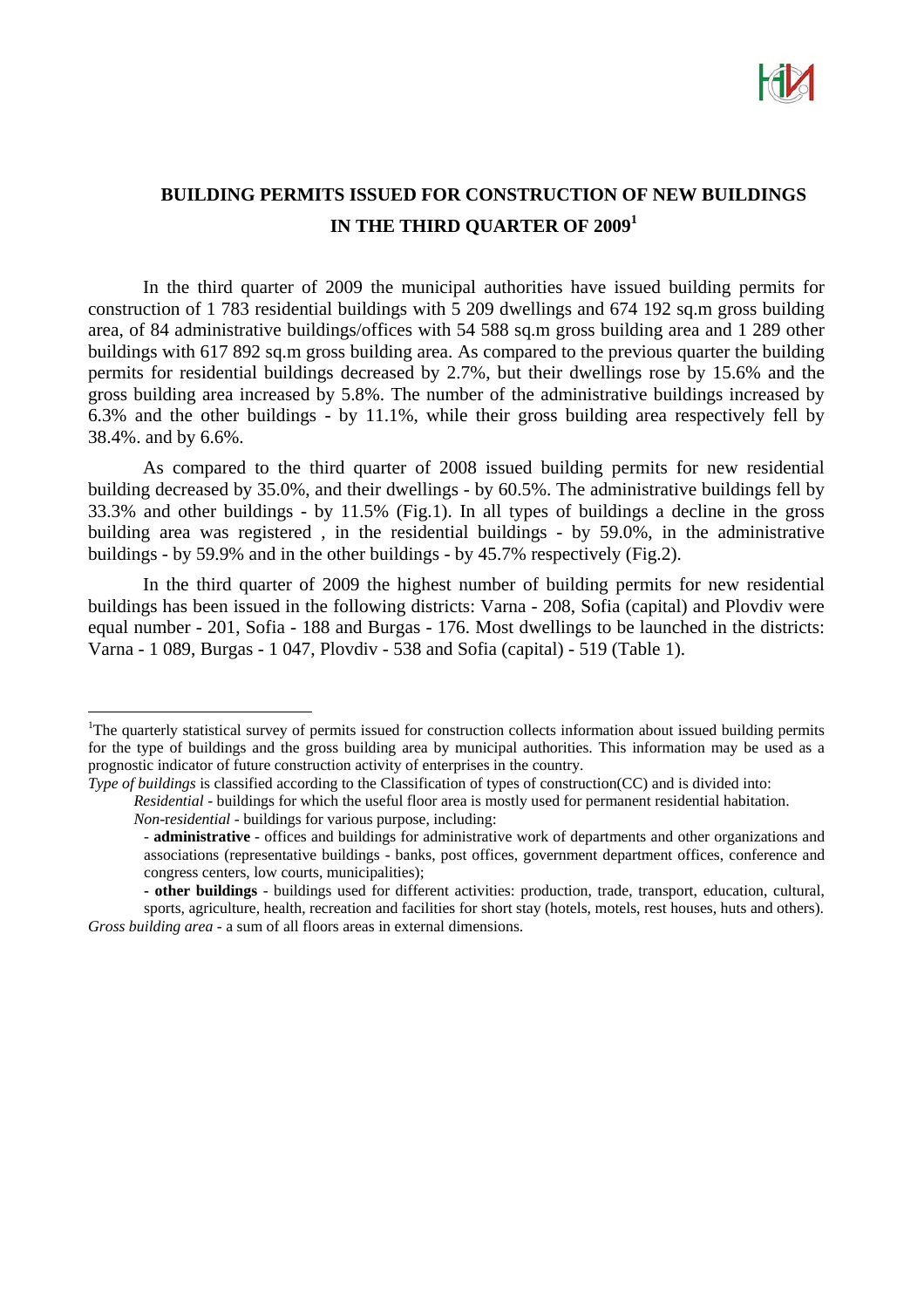



**Figure. 1. Building permits issued for construction of new buildings by type**

 **Figure. 2. Building permits issued for construction - gross building area by type of buildings**